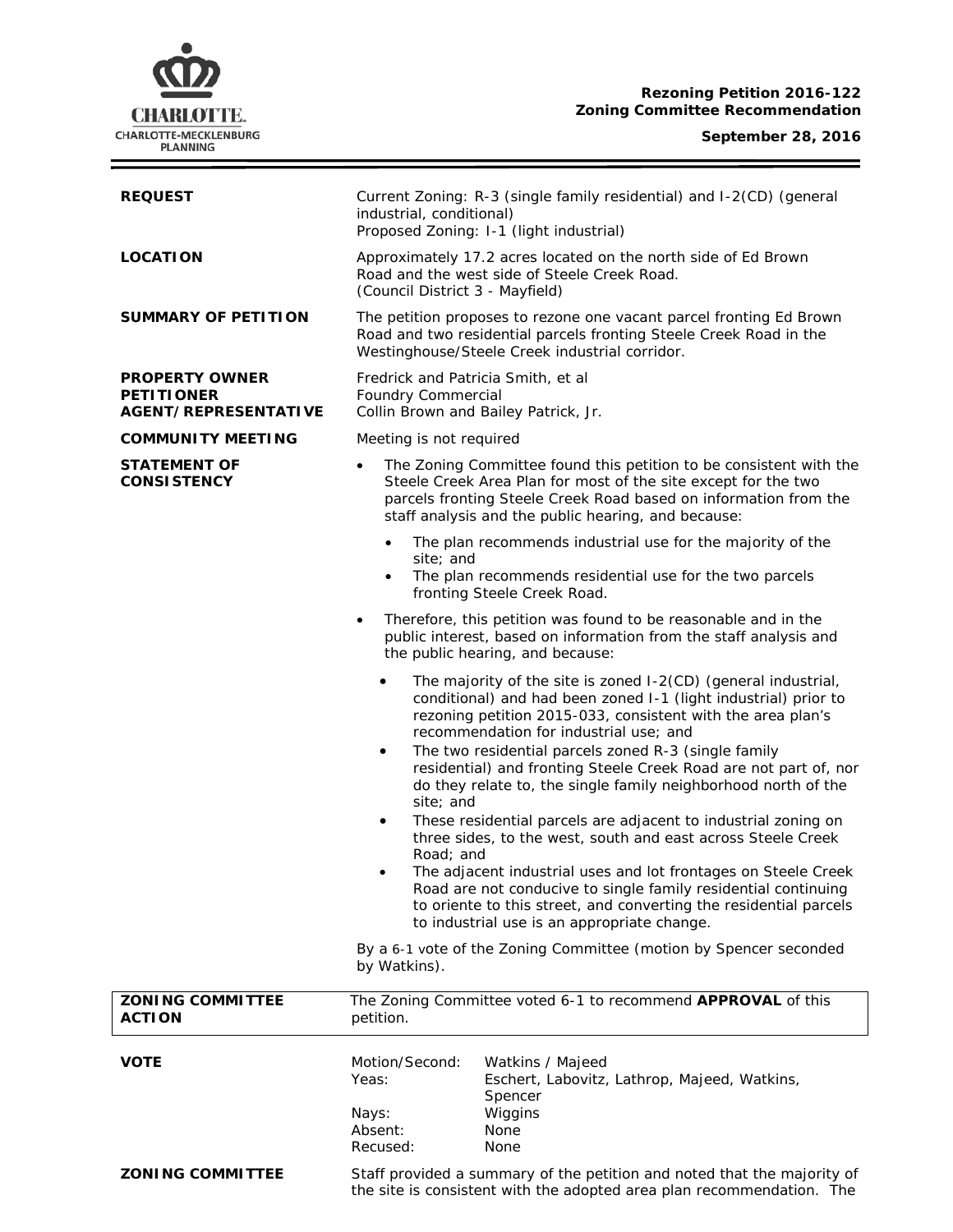| <b>DISCUSSION</b>       | petition is inconsistent with the plan recommendation for the two single<br>family parcels fronting Steele Creek Road.                                                                                                                                                                                                                                                                                                                                                                                                                      |  |  |
|-------------------------|---------------------------------------------------------------------------------------------------------------------------------------------------------------------------------------------------------------------------------------------------------------------------------------------------------------------------------------------------------------------------------------------------------------------------------------------------------------------------------------------------------------------------------------------|--|--|
|                         | A commission member stated they had a concern with losing 1-2 zoned<br>property. Planning staff explained that the plan recommended<br>industrial use and the existing and proposed zoning allows for industrial<br>uses. Staff also noted that the rezoning for the majority of the site in<br>2015 was a conditional rezoning with a specific use for a warehouse<br>and tractor trailer parking and the zoning of the site prior to 2015 was<br>I-1 and this request would take that portion of the site back to the<br>original zoning. |  |  |
|                         | A commissioner asked if the staff had heard any concerns from the<br>residents abutting the two single family parcels included in the<br>rezoning. The staff stated they had not received any calls or<br>correspondence from the residents and the residents were notified by<br>mail and a sign was posted on the property. The Zoning Ordinance<br>would require buffers abutting single family use and zoning.                                                                                                                          |  |  |
|                         | There was no further discussion.                                                                                                                                                                                                                                                                                                                                                                                                                                                                                                            |  |  |
| <b>MINORITY OPINION</b> | The City should preserve 1-2 zoned property.                                                                                                                                                                                                                                                                                                                                                                                                                                                                                                |  |  |
| <b>STAFF OPINION</b>    | Staff agrees with the recommendation of the majority of the Zoning<br>Committee.                                                                                                                                                                                                                                                                                                                                                                                                                                                            |  |  |

#### **FINAL STAFF ANALYSIS (Pre-Hearing Analysis online at [www.rezoning.org\)](http://www.rezoning.org/)**

## **PLANNING STAFF REVIEW**

• **Proposed Request Details** This is a conventional rezoning petition with no associated site plan.

## • **Public Plans and Policies**

- The *Steele Creek Area Plan* (2012) recommends industrial land use for the majority of the site already zoned for industrial uses. This portion of the site is also located within the Westinghouse Boulevard Industrial Activity Center, per the *Centers, Corridors and Wedges Growth Framework*.
- The two parcels currently zoned residential are recommended for residential land use up to 17 dwelling units per acre.
- **TRANSPORTATION CONSIDERATIONS**
	- The site is located on a local street (Ed Brown Road) connecting a minor thoroughfare (Westinghouse Boulevard) and a major thoroughfare (Steele Creek Road) at unsignalized intersections. Rezoning this site to a conventional district removes commitments made in the prior rezoning for a planting strip with a sidewalk on Ed Brown Road and turn lanes on Steele Creek Road at Ed Brown Road.

**DEPARTMENT COMMENTS** (see full department reports online)

- **Charlotte Area Transit System:** No issues.
- **Charlotte Department of Neighborhood & Business Services:** No comments received.
- **Charlotte Fire Department:** No issues.
- **Charlotte-Mecklenburg Schools:** Non-residential petitions do not impact the number of students attending local schools.
- **Charlotte-Mecklenburg Storm Water Services:** No issues.
- **Charlotte Water:** Charlotte Water has water system availability for the rezoning boundary via an existing eight-inch water distribution main located along Ed Brown Road. Charlotte Water has determined to have limited sanitary sewer system capacity. It is recommended that the applicant contact the Charlotte Water New Services group at (704) 432-5801 for further information and to discuss options regarding sanitary sewer system capacity.
- **Engineering and Property Management:** No trees can be planted in the right-of-way on Steele Creek Road without the permission of the NC Department of Transportation and the City Arborist's